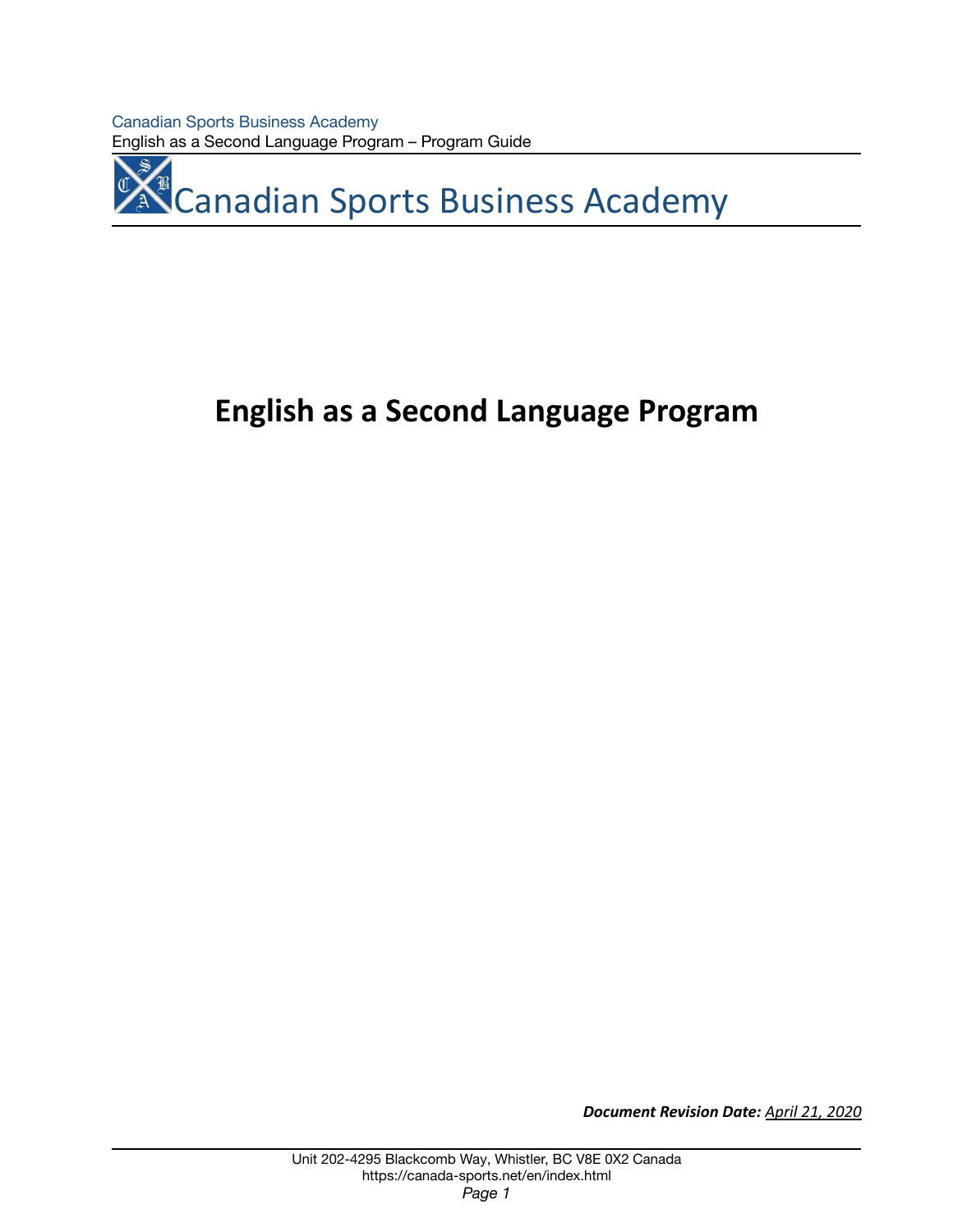# **Program Purpose**

# **Program Length**

This program is a year long program, starting in May and ending in March.

# **Program Description**

**Jul - Sep**

This program is to prepare students for the Snow Sports Professional Program, the Sports Trainer Program and the Golf Athlete Development program. It is a program to improve English and bring students' up to an English skill of IELTS 4.0 or to a Cambridge B1 level.

# **Program Learning Outcomes**

- 1. Achieve an IELTS score of 4.0 or Cambridge B1 by completing A2 textbooks.
- 2. Create positive learning environments that reflect experiential education learning.
- 3. Display writing, reading, speaking, listening and communication skills in English.

|                              | <b>Course</b><br><b>Number</b> | <b>Course Name</b>                 | <b>Approximate Hours</b> |
|------------------------------|--------------------------------|------------------------------------|--------------------------|
|                              |                                |                                    | <b>Total</b>             |
| <b>Semester</b><br>May - Jun | <b>ESL110</b>                  | English as a Second Language (ESL) | 180                      |

**Course Overview**

| May - Jun       |               |                                    |     |
|-----------------|---------------|------------------------------------|-----|
|                 |               |                                    |     |
|                 |               |                                    |     |
| <b>Semester</b> |               |                                    |     |
|                 |               |                                    |     |
|                 | <b>ESL120</b> | English as a Second Language (ESL) | 180 |

| <b>Semester</b> |               |                                    |     |
|-----------------|---------------|------------------------------------|-----|
|                 | <b>ESL130</b> | English as a Second Language (ESL) | 180 |
| Oct - Dec       |               |                                    |     |

| <b>Semester</b><br>4<br>Jan - Mar | <b>ESL140</b> | English as a Second Language (ESL) | 160 |
|-----------------------------------|---------------|------------------------------------|-----|
|                                   |               | <b>Total Hours</b>                 | 700 |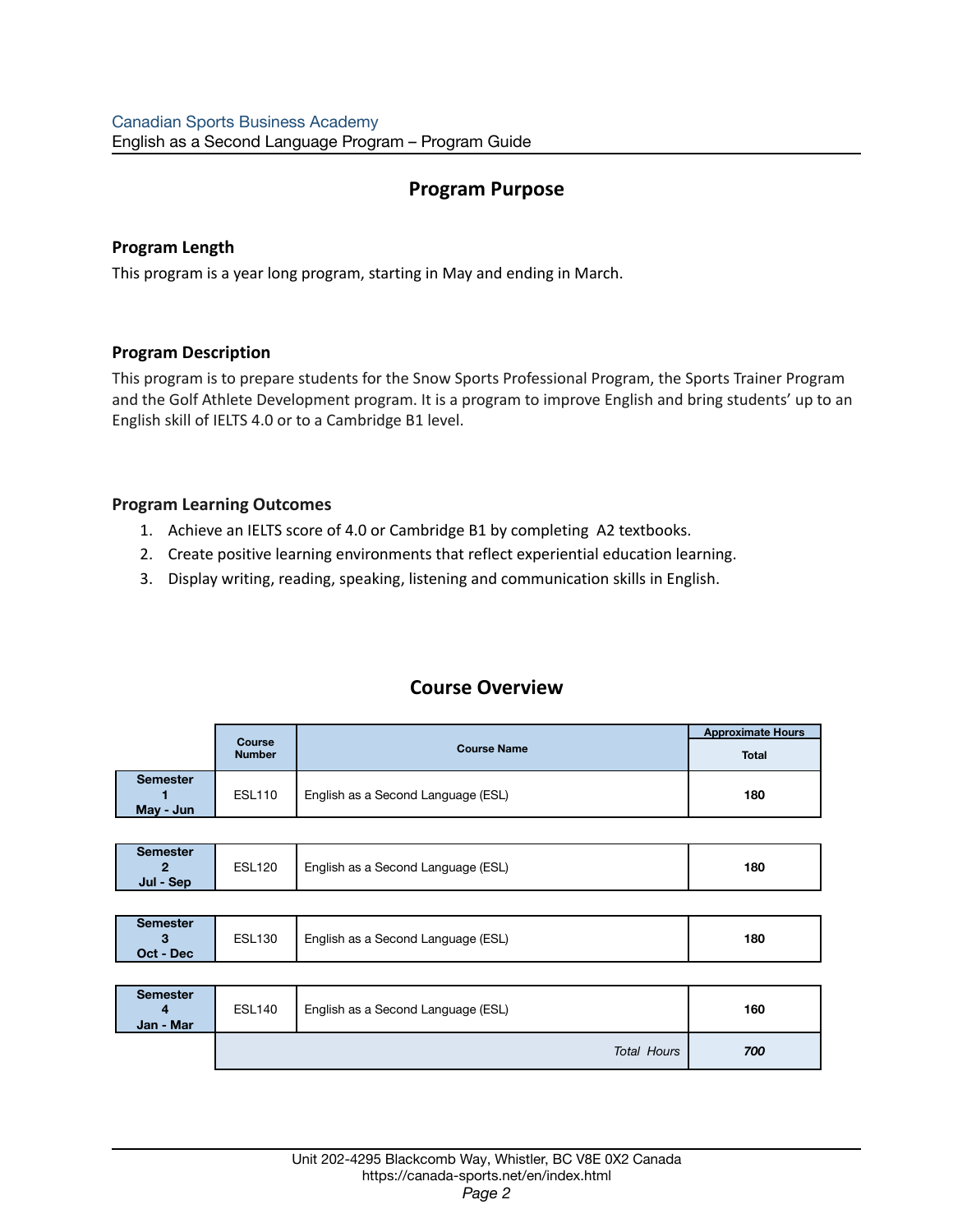# Canadian Sports Business Academy

English as a Second Language Program – Program Guide

# **Course Description**

# **Semester 1 ESL110 - English as a Second Language - 180 Hours**

This course will equip students to speak, listen, read, and write at the Cambridge A2 level.

This course will cover unit 1 "People", unit 2 "Work and study", unit 3 "Daily life", unit 4 "Food". Students will learn vocabulary relating to countries and nationalities, common adjectives, jobs, time expressions, common verbs, technology, food.

Students will develop the ability to use present simple forms; positive, negative, questions and short answers, adverbs of frequency, *have got*, countable and uncountable nouns, quantifiers.

# Course Learning Requirements

- Demonstrate Cambridge A2 level speaking, listening, writing, and reading skills.
- Identify and appropriately use unit 1-4 vocabulary.
- Recognize and appropriately use present simple forms such as positive, negative, question and short answers.
- Recognize and appropriately use adverbs such as, *sometimes, usually often*, etc.
- Recognize and appropriately use *have got*.
- Recognize and appropriately use countable and uncountable nouns.
- Recognize and appropriately use quantifiers such as, *much, many, a lot of*, etc.
- Recognize and appropriately use expressions such as asking for and giving information, asking for things and replying, making arrangements, ordering a meal in a restaurant.

# **Semester 2**

# **ESL120 - English as a Second Language - 180 Hours**

This course will continue to equip students to speak, listen, read, and write at the Cambridge A2 level.

This course will cover unit 5 "Places", unit 6 "Family", unit 7 "Journeys", unit 8 "Fit and healthy". Students will learn vocabulary relating to places in a city, furniture, family, transport, sport and exercise, parts of body.

Students will develop the ability to use *there is / there are*, possessive pronouns and possessive *'s*, past simple forms such as positive, negative, questions and short answers, *love / like /don't like / hate + verb + -ing, can / can't, could / couldn't* for ability, have to / don't have to.

# Course Learning Requirements

- Demonstrate Cambridge A2 level speaking, listening, writing, and reading skills.
- Identify and appropriately use unit 5-8 vocabulary.
- Recognize and appropriately use *there is / there are*.
- Recognize and appropriately use possessive pronouns and possessive *'s*.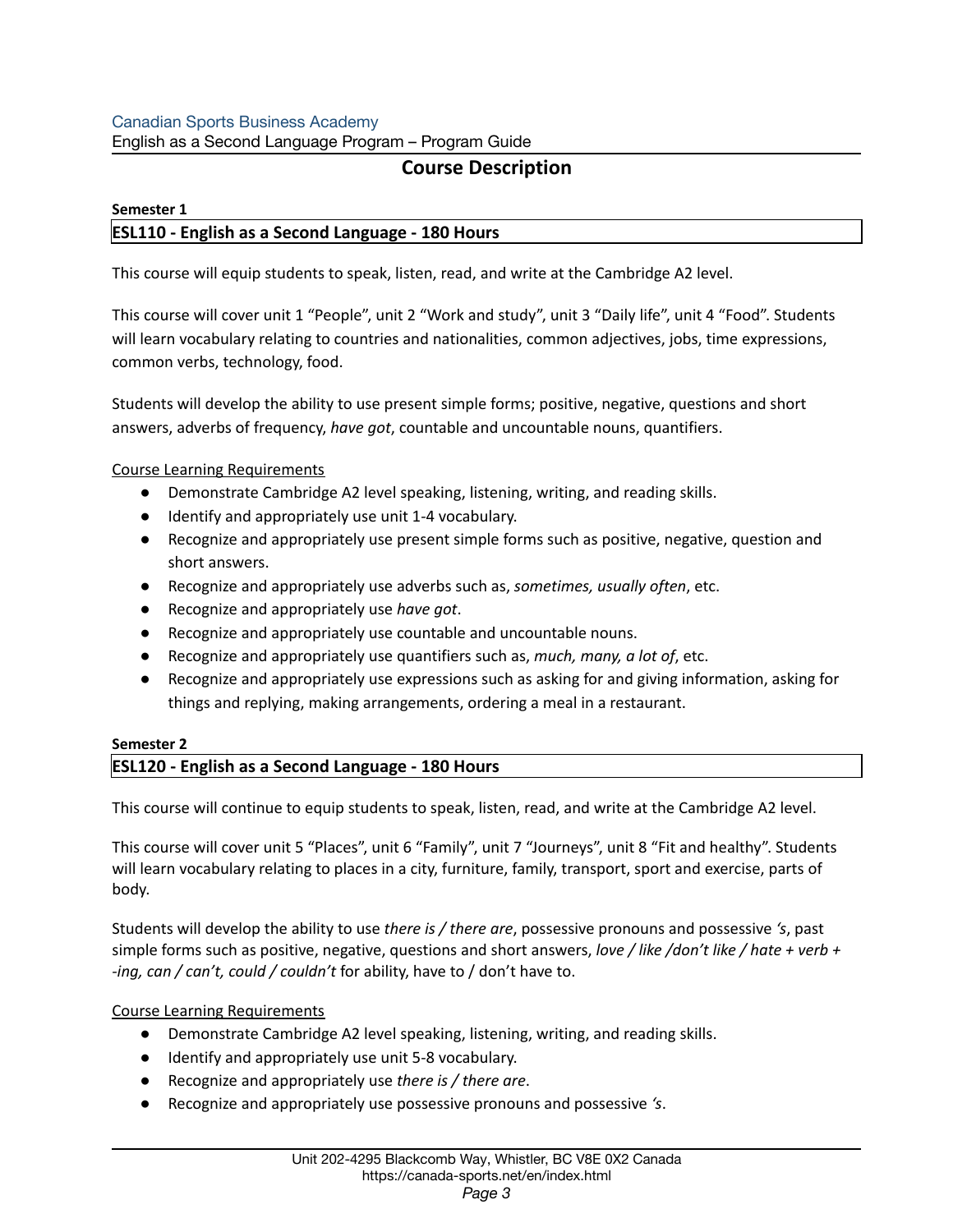## Canadian Sports Business Academy

English as a Second Language Program – Program Guide

- Recognize and appropriately use past simple forms such as positive, negative, questions and short answers.
- Recognize and appropriately use *love / like /don't like / hate + verb + -ing*.
- Recognize and appropriately use *can / can't, could / couldn't* for ability.
- Recognize and appropriately use have to / don't have to.
- Recognize and appropriately use expressions such as asking for and giving directions, leaving a voicemail message, saying excuse me and sorry, talking about health and how you feel.

## **Semester 3 ESL130 - English as a Second Language - 180 Hours**

This course will continue to equip students to speak, listen, read, and write at the Cambridge A2 level.

This course will cover unit 9 "Clothes and shopping", unit 10 "Communication", unit 11 "Entertainment", unit 12 "Travel". Students will learn vocabulary relating to money and prices, clothes, IT collocations, high numbers, music, geography, travel collocations.

Students will develop the ability to use present continuous, comparative and superlative adjectives, present perfect, *going to*, *should / shouldn't*.

## Course Learning Requirements

- Demonstrate Cambridge A2 level speaking, listening, writing, and reading skills.
- Identify and appropriately use unit 9-12 vocabulary.
- Recognize and appropriately use present continuous.
- Distinguish between present simple and present continuous.
- Recognize and appropriately use comparative and superlative adjectives.
- Recognize and appropriately use present perfect.
- Distinguish between present perfect and past simple.
- Recognize and appropriately use *going to*.
- Recognize and appropriately use *should / shouldn't*.
- Recognize and appropriately use expressions such as choosing/paying for clothes, asking for help, asking for and expressing opinions, checking in a hotel, asking for tourist information.

### **Semester 4**

### **ESL140 - English as a Second Language - 160 Hours**

This course will continue to equip students to speak, listen, read, and write at the Cambridge A2 level.

This course will cover unit 1-12 review. Students will review vocabulary relating to unit 1 to unit 12. Students will apply the expressions through unit 1 to unit 12.

Students will also work on Extra Reading Activities and Academic Skills Activities for each unit.

### Course Learning Requirements